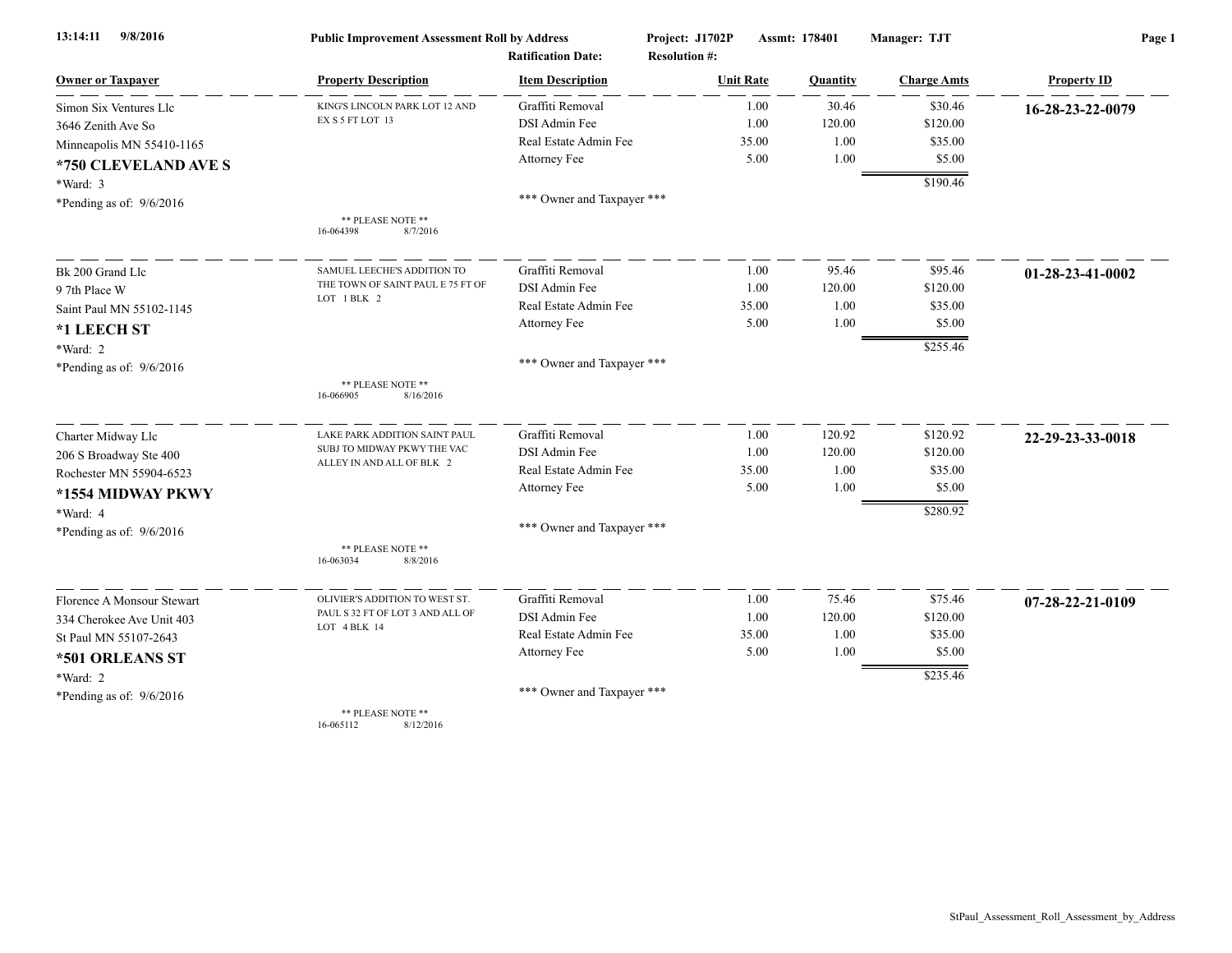| 9/8/2016<br>13:14:11               | <b>Public Improvement Assessment Roll by Address</b><br><b>Ratification Date:</b> |                            | Assmt: 178401<br>Project: J1702P<br><b>Resolution #:</b> |          | Manager: TJT       | Page 2             |  |
|------------------------------------|-----------------------------------------------------------------------------------|----------------------------|----------------------------------------------------------|----------|--------------------|--------------------|--|
| <b>Owner or Taxpayer</b>           | <b>Property Description</b>                                                       | <b>Item Description</b>    | <b>Unit Rate</b>                                         | Quantity | <b>Charge Amts</b> | <b>Property ID</b> |  |
| Calabash Properties Of St Paul Llc | LANGEVIN'S 4TH ADDITION TO ST.                                                    | Graffiti Removal           | 1.00                                                     | 40.46    | \$40.46            | 07-28-22-23-0084   |  |
| 525 Ohio St                        | PAUL EX ALLEY LOT 7 BLK 4                                                         | DSI Admin Fee              | 1.00                                                     | 120.00   | \$120.00           |                    |  |
| Saint Paul MN 55107-2659           |                                                                                   | Real Estate Admin Fee      | 35.00                                                    | 1.00     | \$35.00            |                    |  |
| *572 OTTAWA AVE                    |                                                                                   | Attorney Fee               | 5.00                                                     | 1.00     | \$5.00             |                    |  |
| *Ward: 2                           |                                                                                   |                            |                                                          |          | \$200.46           |                    |  |
| *Pending as of: $9/6/2016$         |                                                                                   | *** Owner and Taxpayer *** |                                                          |          |                    |                    |  |
|                                    | ** PLEASE NOTE **<br>16-065336<br>8/10/2016                                       |                            |                                                          |          |                    |                    |  |
| Kathleen Mary Creamer              | LANGEVIN'S 4TH ADDITION TO ST.                                                    | Graffiti Removal           | 1.00                                                     | 65.46    | \$65.46            | 07-28-22-23-0092   |  |
| 604 Ottawa Ave                     | PAUL LOT 7 BLK 7                                                                  | DSI Admin Fee              | 1.00                                                     | 120.00   | \$120.00           |                    |  |
| St Paul MN 55107-2528              |                                                                                   | Real Estate Admin Fee      | 35.00                                                    | 1.00     | \$35.00            |                    |  |
| *604 OTTAWA AVE                    |                                                                                   | Attorney Fee               | 5.00                                                     | 1.00     | \$5.00             |                    |  |
| *Ward: 2                           |                                                                                   |                            |                                                          |          | \$225.46           |                    |  |
| *Pending as of: $9/6/2016$         |                                                                                   | *** Owner and Taxpayer *** |                                                          |          |                    |                    |  |
|                                    | ** PLEASE NOTE **<br>16-065331<br>8/10/2016                                       |                            |                                                          |          |                    |                    |  |
| Kenneth B Peterson Trustee         | OLIVIER'S ADDITION TO WEST ST.                                                    | Graffiti Removal           | 1.00                                                     | 55.46    | \$55.46            | 07-28-22-23-0144   |  |
| 3 Hall Ct                          | PAUL EX S 80 FT THE FOL DESC                                                      | DSI Admin Fee              | 1.00                                                     | 120.00   | \$120.00           |                    |  |
| Birchwood MN 55110-1817            | TRACT LOTS 16 & 17 MARION ADD<br>AND IN SD OLIVERS ADD LOTS 4 & 5                 | Real Estate Admin Fee      | 35.00                                                    | 1.00     | \$35.00            |                    |  |
| *612 SMITH AVE S                   | <b>BLK 20</b>                                                                     | Attorney Fee               | 5.00                                                     | 1.00     | \$5.00             |                    |  |
| *Ward: 2                           |                                                                                   |                            |                                                          |          | \$215.46           |                    |  |
| *Pending as of: $9/6/2016$         |                                                                                   | *** Owner and Taxpayer *** |                                                          |          |                    |                    |  |
|                                    | ** PLEASE NOTE **<br>16-065115<br>8/11/2016                                       |                            |                                                          |          |                    |                    |  |
| J Michael Oconnell                 | BANNING AND OLIVIER'S ADDITION                                                    | Graffiti Removal           | 1.00                                                     | 105.46   | \$105.46           | 07-28-22-32-0090   |  |
| 677 Smith Ave S                    | TO WEST ST. PAUL EX S 50 FT LOTS 2                                                | DSI Admin Fee              | 1.00                                                     | 120.00   | \$120.00           |                    |  |
| St Paul MN 55107-2623              | AND 3 BLK 23 ALSO PART OF SW 1/4<br>OF SEC 7 T 28 R 22 BOUNDED BY                 | Real Estate Admin Fee      | 35.00                                                    | 1.00     | \$35.00            |                    |  |
| *677 SMITH AVE S                   | MORTON ST SMITH AVE AND                                                           | Attorney Fee               | 5.00                                                     | 1.00     | \$5.00             |                    |  |
| *Ward: 2                           | EXTENDED W AND S LINES OF SD                                                      |                            |                                                          |          | \$265.46           |                    |  |
| *Pending as of: $9/6/2016$         |                                                                                   | *** Owner and Taxpayer *** |                                                          |          |                    |                    |  |
|                                    | ** PLEASE NOTE **<br>16-065121<br>8/11/2016                                       |                            |                                                          |          |                    |                    |  |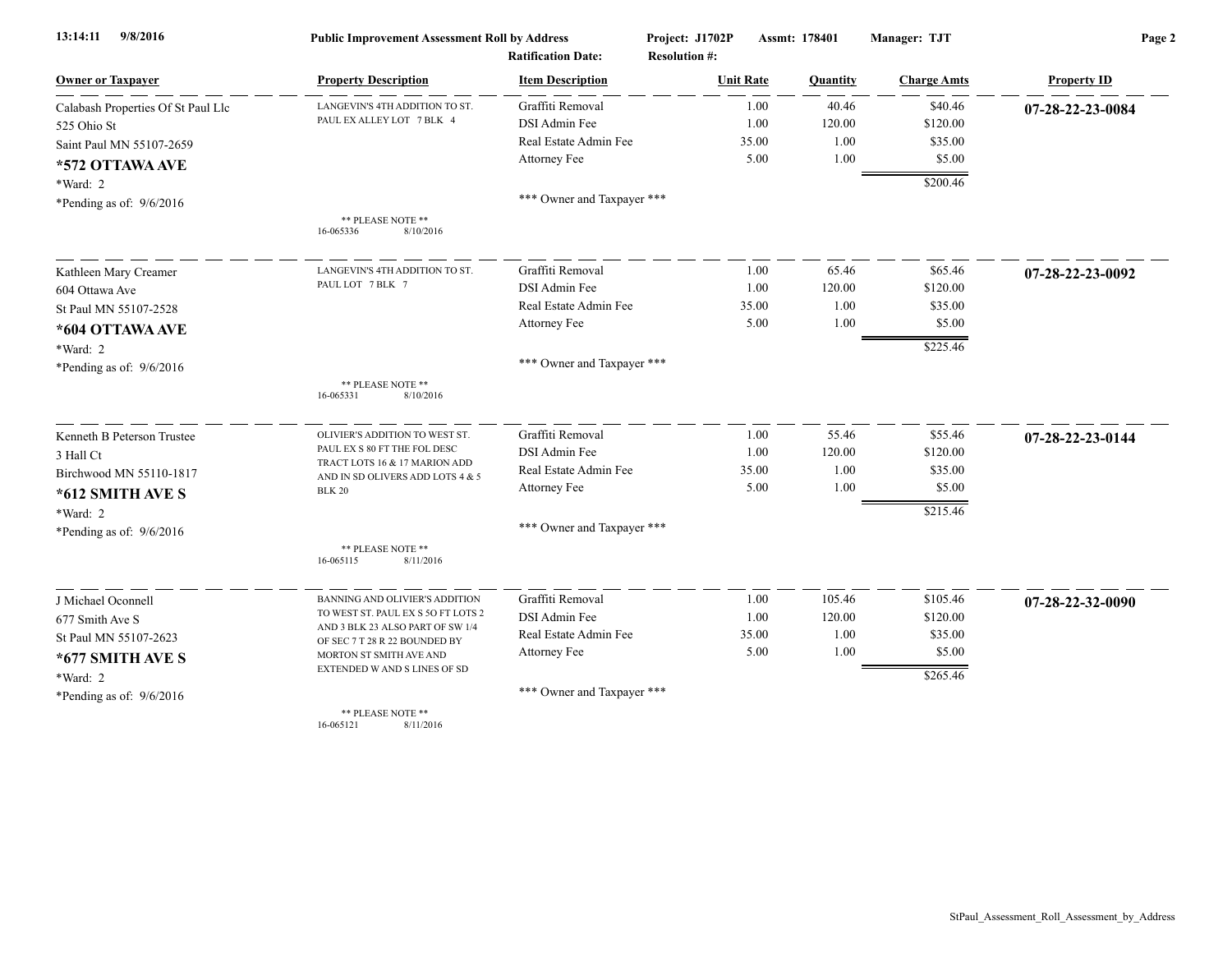| 13:14:11<br>9/8/2016          | <b>Public Improvement Assessment Roll by Address</b><br><b>Ratification Date:</b> |                            | Project: J1702P<br>Assmt: 178401<br><b>Resolution #:</b> |       |          | Manager: TJT       | Page 3             |  |
|-------------------------------|-----------------------------------------------------------------------------------|----------------------------|----------------------------------------------------------|-------|----------|--------------------|--------------------|--|
| <b>Owner or Taxpayer</b>      | <b>Property Description</b>                                                       | <b>Item Description</b>    | <b>Unit Rate</b>                                         |       | Quantity | <b>Charge Amts</b> | <b>Property ID</b> |  |
| Kessels Rental Properties Inc | SYLVAN PARK ADDITION TO THE                                                       | Graffiti Removal           |                                                          | 1.00  | 35.46    | \$35.46            | 10-28-23-22-0166   |  |
| 258 Snelling Ave S            | CITY OF SAINT PAUL LOTS 4 AND                                                     | DSI Admin Fee              |                                                          | 1.00  | 120.00   | \$120.00           |                    |  |
| St Paul MN 55105-2045         | LOT 5 BLK 4                                                                       | Real Estate Admin Fee      |                                                          | 35.00 | 1.00     | \$35.00            |                    |  |
| *258 SNELLING AVE S           |                                                                                   | Attorney Fee               |                                                          | 5.00  | 1.00     | \$5.00             |                    |  |
| *Ward: 3                      |                                                                                   |                            |                                                          |       |          | \$195.46           |                    |  |
| *Pending as of: $9/6/2016$    |                                                                                   | *** Owner ***              |                                                          |       |          |                    |                    |  |
| Rosemark Bakery Inc           | SYLVAN PARK ADDITION TO THE                                                       | *** Taxpayer ***           |                                                          |       |          |                    | 10-28-23-22-0166   |  |
| 1756 Duluth St N              | CITY OF SAINT PAUL LOTS 4 AND<br>LOT 5 BLK 4                                      |                            |                                                          |       |          |                    |                    |  |
| Maplewood MN 55109-4310       |                                                                                   |                            |                                                          |       |          |                    |                    |  |
| *258 SNELLING AVE S           |                                                                                   |                            |                                                          |       |          |                    |                    |  |
| *Ward: 3                      |                                                                                   |                            |                                                          |       |          |                    |                    |  |
| *Pending as of: 9/6/2016      |                                                                                   |                            |                                                          |       |          |                    |                    |  |
|                               | ** PLEASE NOTE **<br>8/7/2016<br>16-062310                                        |                            |                                                          |       |          |                    |                    |  |
|                               |                                                                                   |                            |                                                          |       |          |                    |                    |  |
| Hra Of City Of St Paul        | HYDE PARK VAC ST ACCRUING AND                                                     | Graffiti Removal           |                                                          | 1.00  | 30.46    | \$30.46            | 35-29-23-32-0002   |  |
| 25 4th St W Ste 1100          | FOL W 12 FT OF LOT 9 AND ALL OF                                                   | DSI Admin Fee              |                                                          | 1.00  | 120.00   | \$120.00           | *** EXEMPT***      |  |
| Saint Paul MN 55102-1623      | LOTS 7 AND 8 BLK 1 LINDEMANNS<br>SUB AND IN SD HYDE PARK SUBJ TO                  | Real Estate Admin Fee      |                                                          | 35.00 | 1.00     | \$35.00            |                    |  |
| *1080 UNIVERSITY AVE W        | AVE THE E 60 75/100 FT OF PART N OF                                               | Attorney Fee               |                                                          | 5.00  | 1.00     | \$5.00             |                    |  |
| *Ward: 1                      | AURORA AVE OF LOT 15                                                              |                            |                                                          |       |          | \$190.46           |                    |  |
| *Pending as of: $9/6/2016$    |                                                                                   | *** Owner and Taxpayer *** |                                                          |       |          |                    |                    |  |
|                               | ** PLEASE NOTE **<br>16-062383<br>8/7/2016                                        |                            |                                                          |       |          |                    |                    |  |
|                               |                                                                                   |                            |                                                          |       |          |                    |                    |  |
| G And J Real Estate Llc       | SYNDICATE NO. 1 ADDITION E 2                                                      | Graffiti Removal           |                                                          | 1.00  | 265.46   | \$265.46           | 35-29-23-13-0202   |  |
| 811 University Ave            | INCHES OF S 65 FT OF LOT 27 & ALL                                                 | DSI Admin Fee              |                                                          | 1.00  | 120.00   | \$120.00           |                    |  |
| St Paul MN 55104-4808         | OF LOTS 28, 29 & LOT 30 BLK 4                                                     | Real Estate Admin Fee      |                                                          | 35.00 | 1.00     | \$35.00            |                    |  |
| *811 UNIVERSITY AVE W         |                                                                                   | Attorney Fee               |                                                          | 5.00  | 1.00     | \$5.00             |                    |  |
| *Ward: 1                      |                                                                                   |                            |                                                          |       |          | \$425.46           |                    |  |
| *Pending as of: 9/6/2016      |                                                                                   | *** Owner and Taxpayer *** |                                                          |       |          |                    |                    |  |
|                               | ** PLEASE NOTE **<br>16-060322<br>8/7/2016                                        |                            |                                                          |       |          |                    |                    |  |
|                               |                                                                                   |                            |                                                          |       |          |                    |                    |  |
| Total Graffiti Removal:       | \$920.52                                                                          |                            |                                                          |       |          |                    |                    |  |
| Total DSI Admin Fee:          | \$1,320.00                                                                        |                            |                                                          |       |          |                    |                    |  |
| Total Real Estate Admin Fee:  | \$385.00                                                                          |                            |                                                          |       |          |                    |                    |  |
| Total Attorney Fee:           | \$55.00                                                                           |                            |                                                          |       |          |                    |                    |  |
| <b>Project Total:</b>         | \$2,680.52                                                                        |                            |                                                          |       |          |                    |                    |  |
| <b>Less Total Discounts:</b>  | \$0.00                                                                            |                            |                                                          |       |          |                    |                    |  |
| <b>Project Total:</b>         | \$2,680.52                                                                        |                            |                                                          |       |          |                    |                    |  |